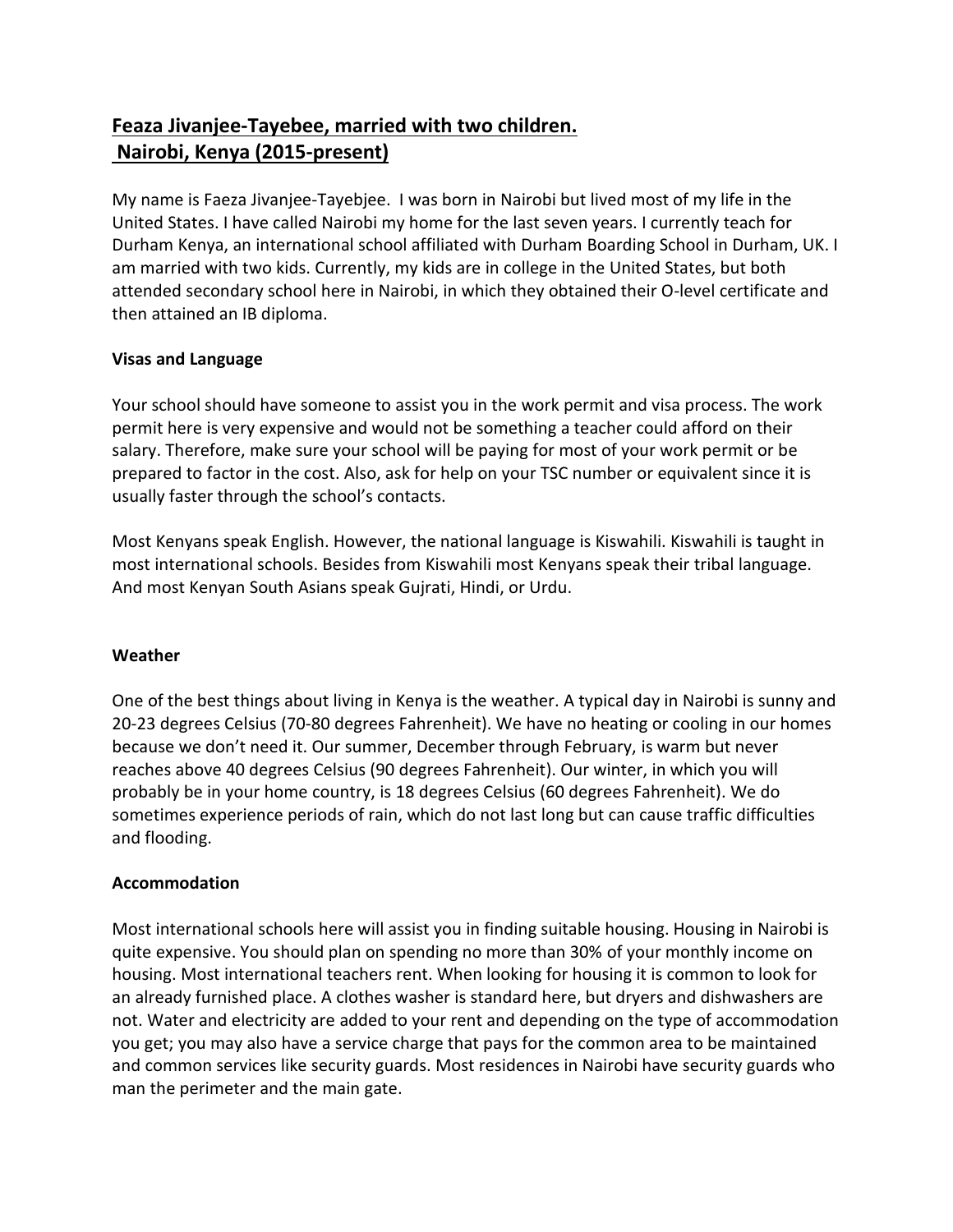#### **Additional Help**

It is not uncommon to have additional help in Kenya. A maid, nanny, or driver is affordable. Most families have a maid to clean, a nanny to help with children, and a driver or cook to help with those duties. The extra time allows you, as a teacher, to maintain the schedule required of an international teacher in Kenya.

#### **Work-life**

Most international schools in Nairobi are quite demanding to work for. Most teachers work from 7 am to 4 pm. Often two nights a week teachers may also be expected to work from 6:30- 8:00 pm, due to extracurricular events or parent-teacher conferences. Most international schools do not give a lunch break and expect you to eat with the students. Lunch is subsidized and usually health-conscious. Tea and morning breaks are given by most schools.

However, your colleagues are nice, and the parents of your students are supportive. Most international schools will not allow you to tutor students within your school. However, some schools may understand that you might want to take additional tutoring jobs for the extra pocket money. Tutoring can pay quite well in Nairobi. So, clarify your school's policy if tutoring is something you are interested in.

#### **Food, Travel, and Entertainment**

Nairobi is a bustling city with a variety of restaurants, clubs, and bars. Kenya's staple food is traditional ugali (corn-based starch) and Sukuma wiki (kale). However, you can find a variety of different cuisines here, (Thai, Indian, Japanese, Mexican, Italian, etc.) The grocery stores in Nairobi are stocked with most foods and supplies. Alcohol is available in most supermarkets.

One of the main advantages of living in Nairobi is the travel. Nairobi has a National Park within the city where one can view many varieties of animals (lions, giraffes, zebras, and rhinos). In the school holidays, you can take advantage of many opportunities to travel to this part of the world. South Africa, Tanzania (Mt Kilimanjaro), as well as the Kenyan coast are just a few destinations that people here choose. The Kenya coast is about an hour's flight away and has some of the best beaches and snorkeling.

Also, many ex-pats here take advantage of the nice weather and participate in a range of outdoor activities. Running, biking and mountain climbing are quite popular here, all of which have clubs you can join. There are adult football and cricket leagues. The Arts scene is quite vibrant. The national theater has a variety of plays and art shows, and galleries are popular in more affluent areas. Each mall has an Imax movie theater. In terms of at-home entertainment, Netflix and Spotify have affordable subscriptions here.

#### **Medical**